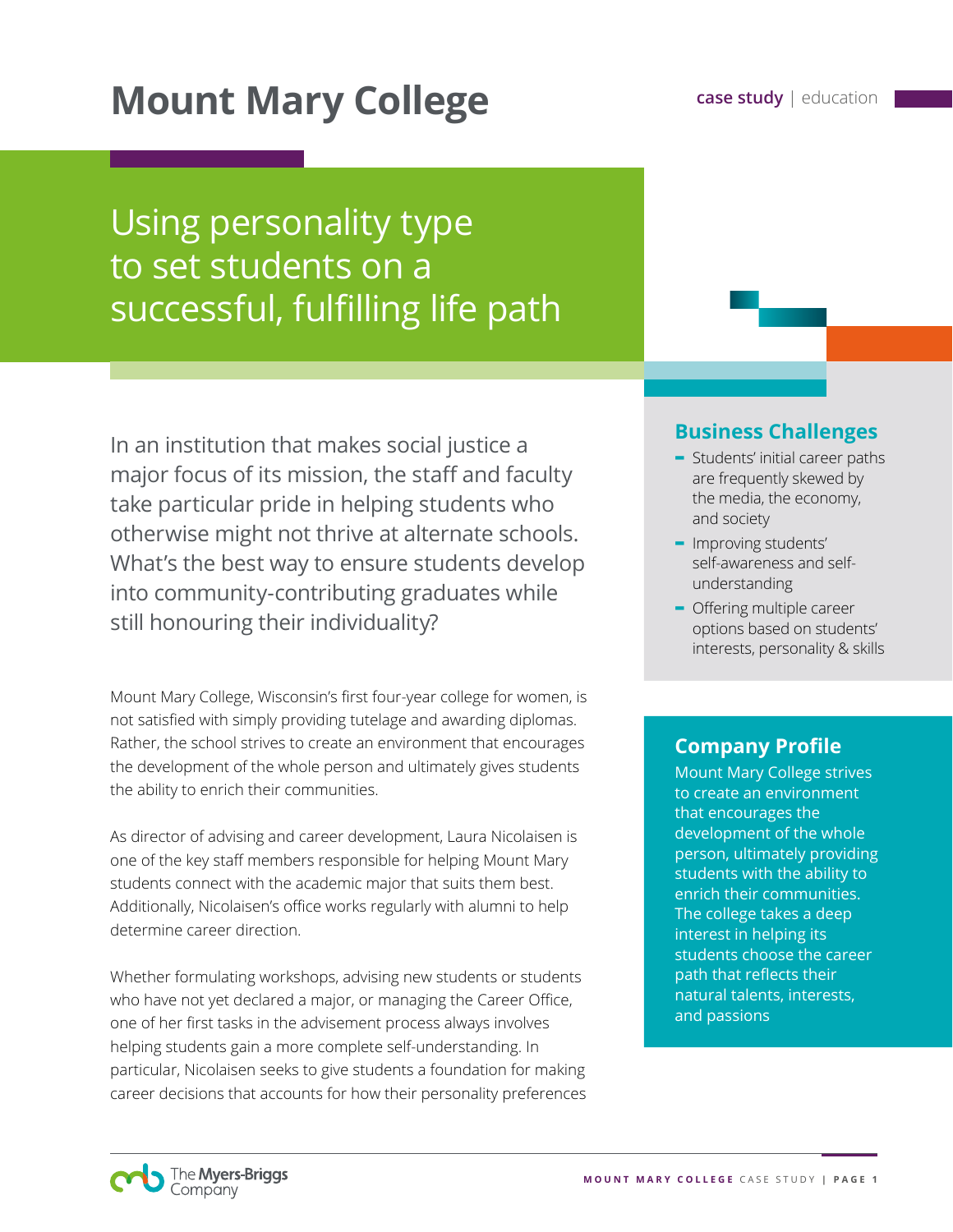and inclinations relate to various career options. Additionally, it is Nicolaisen's responsibility to give students the most complete view of the kinds of careers available so that they can make the best decisions regarding their future. In order to accomplish this, she relies heavily on the Myers-Briggs Type Indicator ® instrument.

#### **Solution**

At Mount Mary, the Myers-Briggs assessment is administered in a variety of ways. For example, faculty members can request that a representative from the Career Office give a presentation on career guidance, or an instructor may choose to include the assessment as part of an introductory session that provides information regarding the major/career.

Additionally, students frequently come to the academic advisement and career development offices seeking direction. Quite often these students have declared a major but are unsure as to whether they've made the right decision. In other cases, the students have not yet declared a major and are looking to the office to provide guidance and generate ideas. (As a matter of policy, the academic advisement office works closely with all "undeclared" students.)

In all of these scenarios, Nicolaisen's first step is to give students a broader basis for self-understanding by having them take the Myers-Briggs assessment, which the school makes available to all students free of charge. In one-on-one advisement situations students typically take the assessment before their first meeting. Nicolaisen usually directs students to the online form of the Myer-Briggs assessment, which allows them to take the assessment on their own schedule.

The Myers-Briggs assessment elicits many different reactions from students, typically in the form of positive career direction. For example, sometimes the results confirm a student's desire to go into a particular field or what they already suspected about their preferences and career options. In many cases, however, the results of the assessment help the student determine a new direction.

## **Solution**

- **-** Administer Myers-Briggs® assessment through oneon-one sessions with an advisor or as part of classroom coursework in partnership with instructors.
- **-** Use MBTI tool to raise awareness of the ins and outs of various careers and broaden their career outlook

We're not a research school—we're here to teach the students. With the Myers-Briggs assessment, we can help guide students to the major that most effectively captures their interest and provides the intellectual stimulation and opportunities for growth they need to truly shine.

**Laura Nicolaisen,**  Director of Advising and Career Development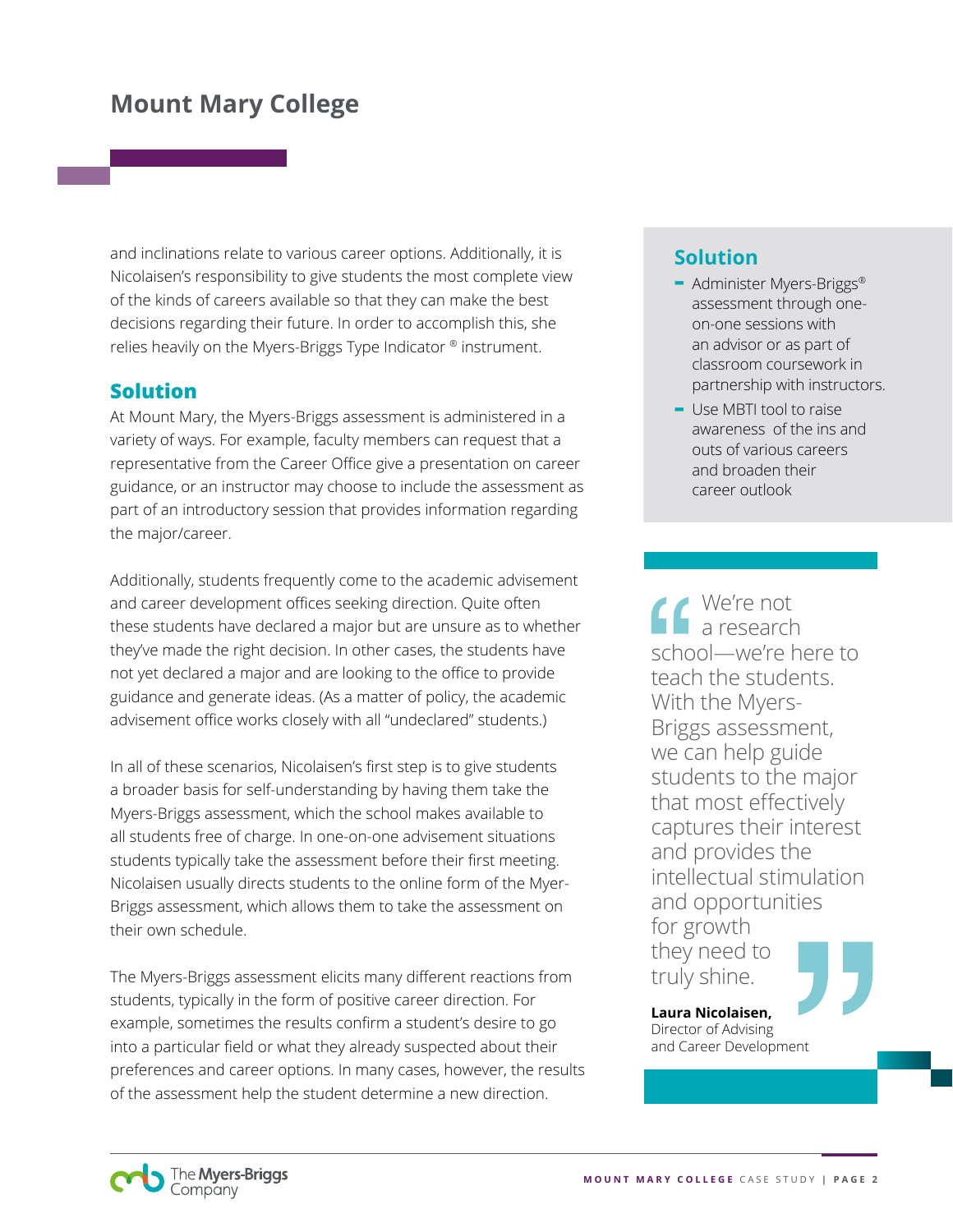#### **Results**

According to Nicolaisen, students' initial career paths are frequently based not on personal interest or compatibility but on factors such as the media, the economy, and even society. For example, sometimes parents try to steer students into a particular major because it leads to a solid career or for other reasons. In some cases students base decisions on faulty notions about a certain career.

For example, many nursing students have a desire to help people but don't necessarily understand the amount of science coursework required in the pre-nursing major. Nicolaisen recalls a woman who wanted to go into crime scene investigation (CSI) work but through the advisement process learned that the realities of the career were quite different from how the job is presented on TV.

According to Nicolaisen, advisement using the Myers-Briggs assessment helps make students and alumni aware of the ins and outs of various careers, giving them a realistic view of their demands and benefits. Additionally, it often serves to broaden students' career outlook. According to Nicolaisen, students frequently enter her office with fairly limited notions of the careers available—and often these notions are skewed by TV and other media distortions or overall lack of exposure to the day-to-day realities of a given career.

"Using the Myers-Briggs assessment and other methods, we have students pick out 5 to 10 careers, and then fully research those options," said Nicolaisen. "The students usually find that there are more viable choices than they were aware of."

And even for students whose direction is confirmed by the Myers-Briggs assessment, it can be a source of new ideas. For example, a student may be on a path to a particular profession in healthcare but then learn about a related healthcare career that more fully suits his or her personality preferences.

Aside from the individual benefit to the students, Nicolaisen also sees a direct benefit to the school from the use of the Myers-Briggs assessment. "It could be considered a retention tool," said Nicolaisen.

#### **Results**

- **-** Myers-Briggs instrument is key to the success of students and contributes to Mount Mary's overall retention rate
- **-** Students more prepared for workforce realities and are better communicators
- **-** Students are better able to identify personal problems that may stand in the way of academic and career achievement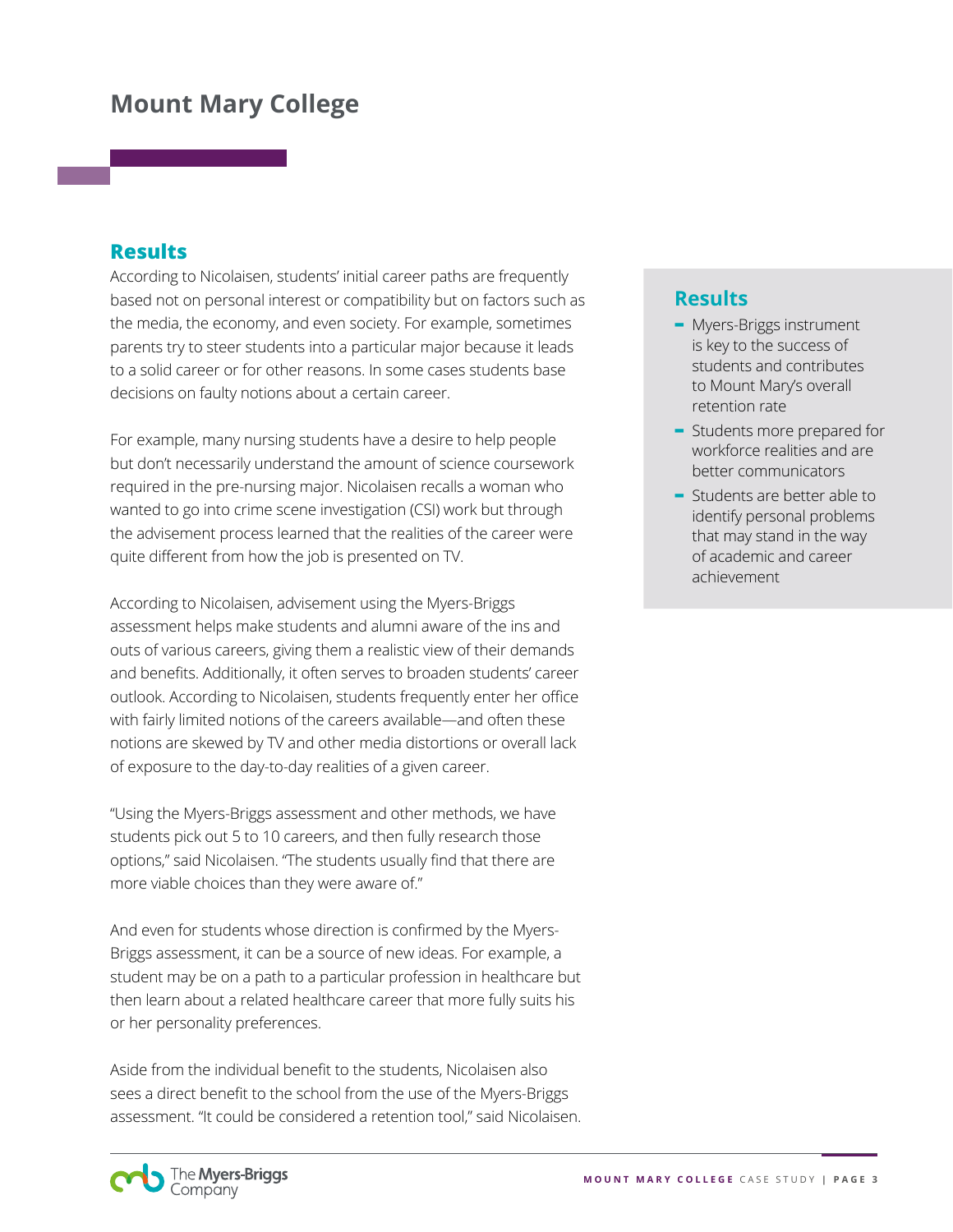"In my opinion, students who have selected the career path for which they are well-suited are less likely to drop out, and tend to perform better than they otherwise might."

One student who came into her office was unenthusiastic about her then current academic path. Using the MyersBriggs assessment as a platform for exploration, the two began looking at other options, ultimately leading the student to switch from her previous major to one in the behavioral sciences. She now works in the campus technology center and has expressed that she is very happy with her new direction.

In other cases insight gained through use of the Myers-Briggs assessment helps keep students from leaving the school when the major they chose initially is unavailable, by exposing them to new options that also appeal to their personality preferences. For example, often when students are not accepted into the pre-nursing program—a fairly frequent occurrence—Nicolaisen can work with them to find a new major that, based on their preferences, they will find equally fulfilling.

Sometimes the Myers-Briggs assessment is administered for purposes that have nothing to do with career choice. For example, several class instructors have their students take the assessment as part of a lesson on how to get along with people in the workplace. In such cases, the assessment opens their eyes to how their underlying personality can affect their communication, learning, and other aspects of their life, and how an understanding of those preferences can help them bridge personal differences and avoid otherwise destructive miscommunications.

Additionally, Nicolaisen points out, as a tool that facilitates personal exploration, the Myers-Briggs instrument provides indirect benefits for both the school and students. As the student base at Mount Mary is 40% "nontraditional"—that is, older than the typical students entering college straight from high school (and often balancing a family and full-time job)— students frequently face a wide range of problems, including those related to family and marriage. Sometimes the process of reviewing the results of the Myers-Briggs assessment opens up discussion about other factors in a student's personal life that are affecting his or her academic career. "In many cases the students come with tremendous challenges and have difficulty envisioning their own success," said Nicolaisen.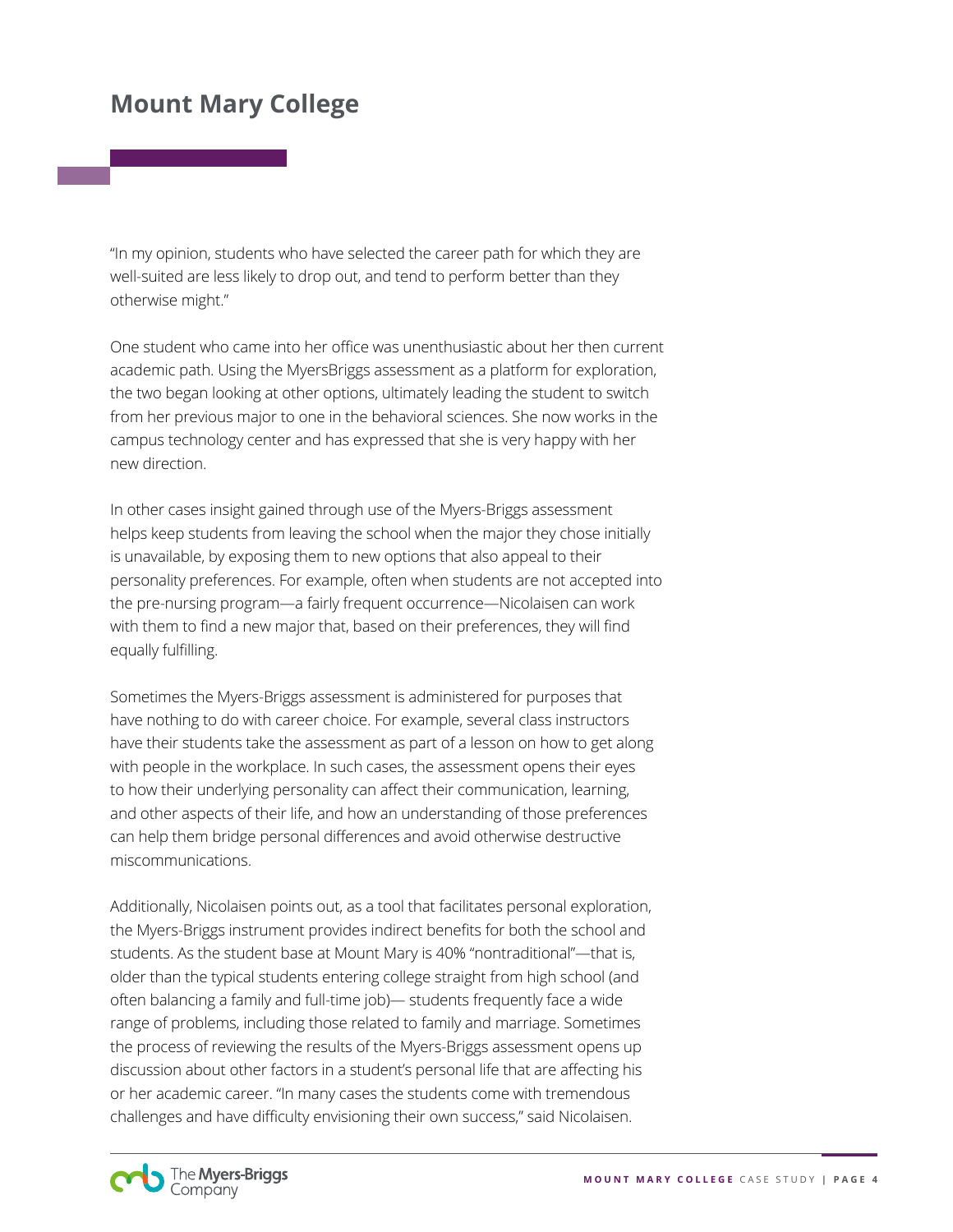Consequently, being aware of students' situations and doing everything they can to help them succeed is imbedded in the school's culture. When serious issues are discovered, Nicolaisen has referred students to Mount Mary's counseling office so that they can get the support they need and continue to work toward successful graduation.

For Mount Mary College, the success of its students is paramount to its mission. The Myers-Briggs instrument plays a key role in accomplishing that mission and also contributes to the school's overall retention rate by helping guide students to the path that provides the best chance for fulfillment and success. Furthermore, the assessment helps the staff prepare students for workforce realities as well as identify personal problems that may stand in the way of achieving their career goals.